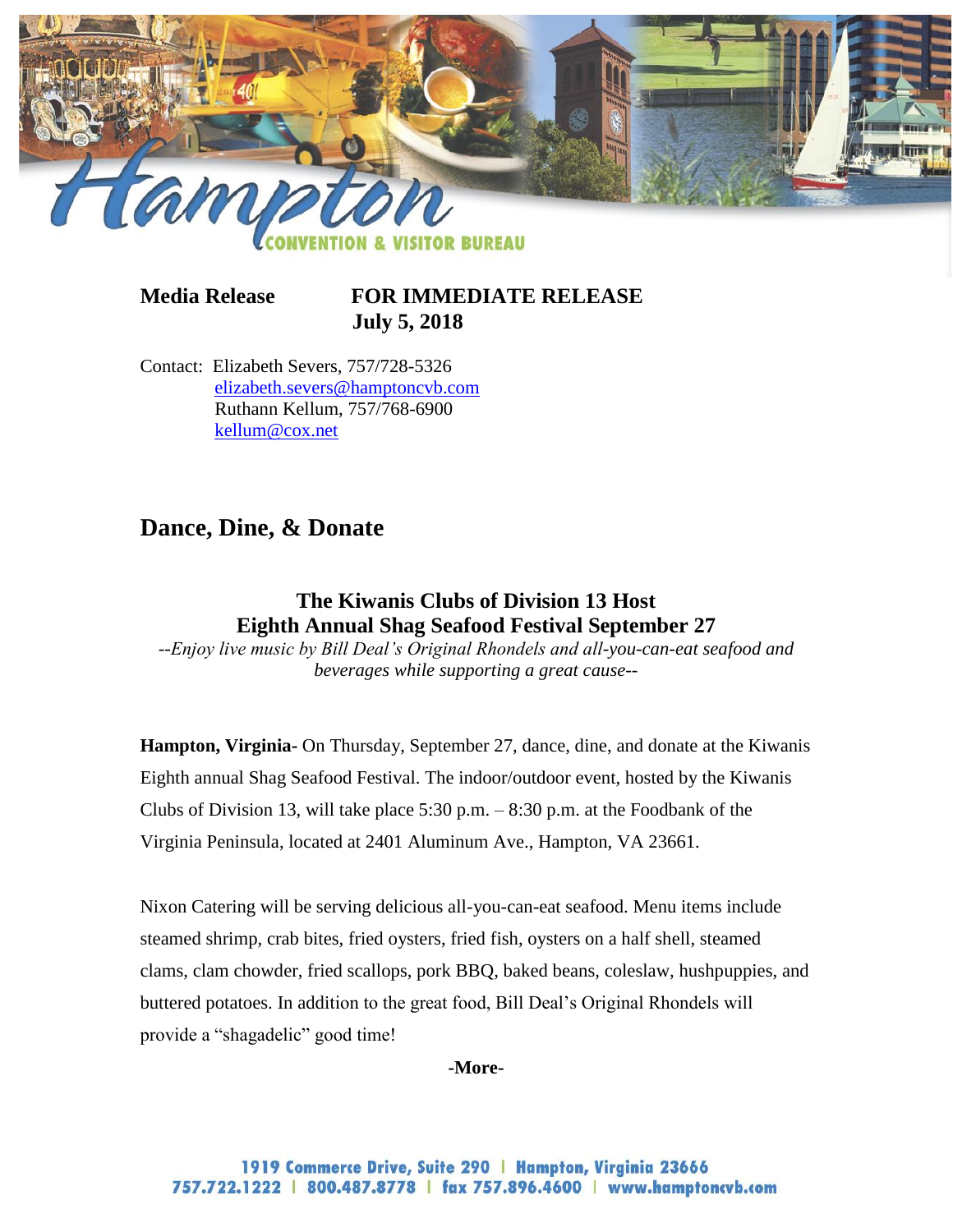#### **The Kiwanis Clubs of Division 13 Host Eighth Annual Shag Seafood Festival September 27- Page 2**

Advance cost is \$40.00 per person and tickets can be purchased at [https://www.eventbrite.com/e/kiwanis-8th-annual-shag-seafood-festival-tickets-](https://www.eventbrite.com/e/kiwanis-8th-annual-shag-seafood-festival-tickets-44920857494?aff=ebdssbdestsearch)[44920857494?aff=ebdssbdestsearch,](https://www.eventbrite.com/e/kiwanis-8th-annual-shag-seafood-festival-tickets-44920857494?aff=ebdssbdestsearch) Cozzy's Comedy Club, The VA Peninsula Foodbank, or from Kiwanis members. Tickets are \$50.00 at the door.

During the event, Kiwanis members will be hosting a food drive. Attendees are encouraged to donate canned tuna/chicken to the Foodbank.

For additional information call 757/833-3045, email [kiwanisShag@gmail.com,](mailto:kiwanisShag@gmail.com) or connect on Facebook.

All funds raised assist child-focused projects and events supported by Kiwanis.

Kiwanis is a global organization of volunteers dedicated to improving the world, one child and one community at a time. Established in 1915, Kiwanis impacts communities with commitment to service and development of leadership in youth.

The Foodbank of the Virginia Peninsula is a charitable organization that solicits, receives, inventories, stores, and distributes purchased and donated food and grocery products to charitable agencies and people that might otherwise go hungry. Since its inception in 1986, the Foodbank of the Virginia Peninsula has provided over 147 million meals to neighbors in the community service area.

Partially bordered by the Hampton Roads harbor and Chesapeake Bay, Hampton, with the 344,000 sq. ft. Hampton Roads Convention Center and the award-winning Hampton Coliseum, is located in the center of Coastal Virginia and the Hampton Roads metropolitan area. Hampton is the site of America's first continuous English-speaking

#### **-More-**